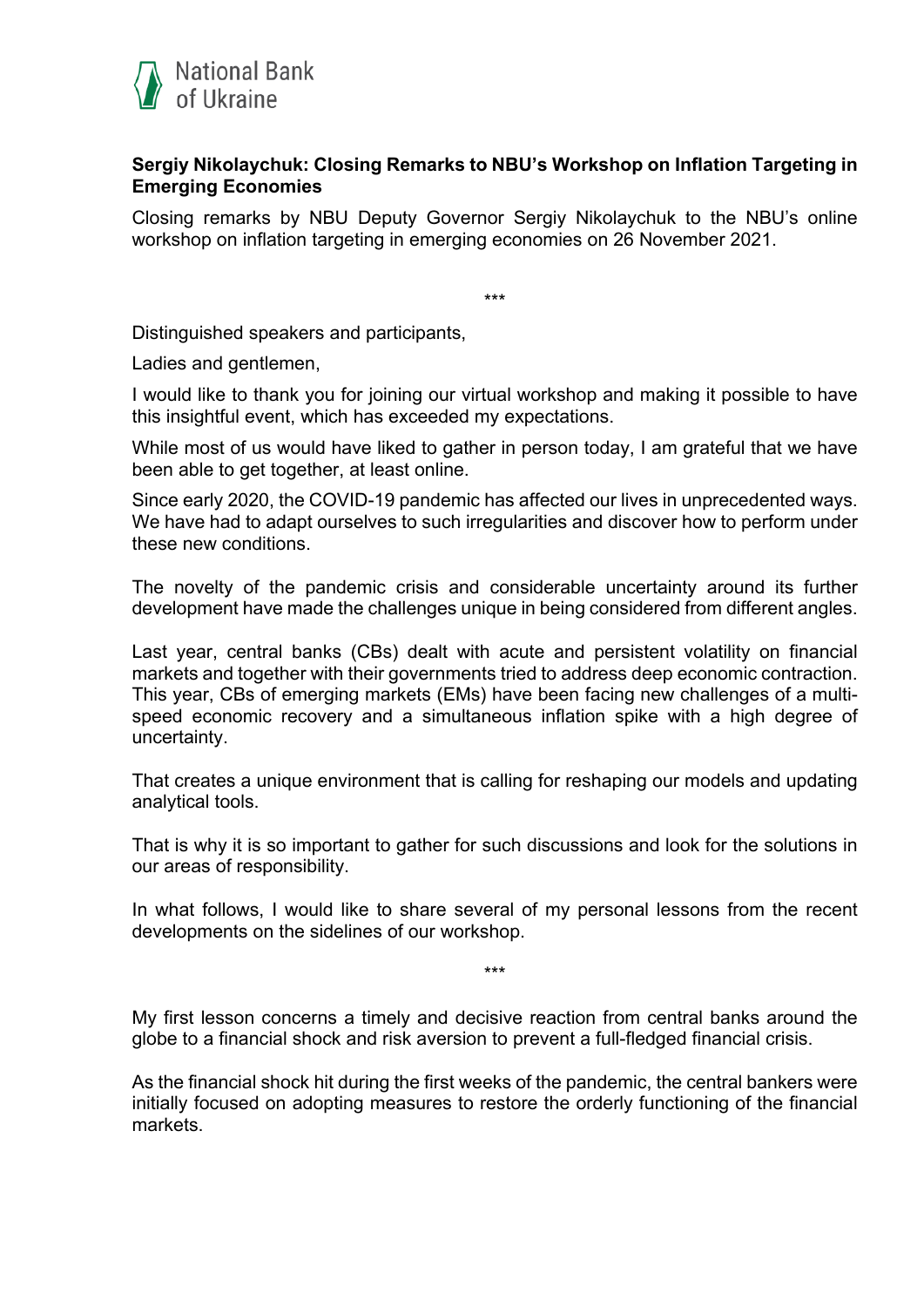That time the resilience of the EMs' domestic financial sectors to adverse shocks, along with the liquidity provided by systemically important central banks, proved to be crucial to financial market stabilization.

In contrast to a monetary policy response to previous crises when most EM CBs increased interest rates to avoid sharp exchange rate depreciations, last year they were able to cut their rates almost immediately.

This reflects a higher degree of credibility gained by the central banks, as well as wellanchored inflation expectations. The credibility gained in previous years, sometimes with sizable costs, paid back and, as our speakers have said today, that cannot be underestimated.

In the case of Ukraine, the central bank embarked on a series of interest rate cuts and implemented measures to provide ample liquidity, within its legal mandate to ensure the financial stability via the orderly functioning of domestic markets, as well as supporting economic recovery via lending channels.

Yet, there is no universal recipe for every case. Some EM CBs have adopted unconventional monetary policy measures for the first time, embarking on government bond purchases. In some cases, it required the elimination of legal restrictions and the implementation of necessary reforms.

Even though in the first phase of the crisis, the central banks had to respond swiftly to stabilize their markets and avoid worse consequences, I believe we should not have overemphasized the so-called "market-maker-of-last-resort" narrative as its utilization may destroy the credibility achieved before the crisis.

Because efforts to regain the credibility may be very painful for the EMs and their CBs.

\*\*\*

My second lesson is that in an environment of high uncertainty, like the one associated with the inflation shocks resulting from a post-pandemic recovery, a solid macroeconomic framework, including a prudent and data-based monetary policy approach, and deep and liquid financial markets are essential.

Across the world, the conduct of monetary policy faces an acute challenge nowadays. Incoming data seem to conclude that the global recovery might be halting or at least losing steam. Meanwhile, inflation has stuck to the upward trend on the back of elevated commodity prices and supply disruptions induced by the pandemic. And the narrative on the nature of inflation is switching firmly from transitory to persistent.

Concerns about inflation are amplified by worries about a faster tightening of global financial conditions. Advanced economies' CBs are now close to the end in their ultraaccommodative policies pursued for many years. If the surge in inflation is more persistent than initially assumed, the CBs will be forced to react. If they tighten their policies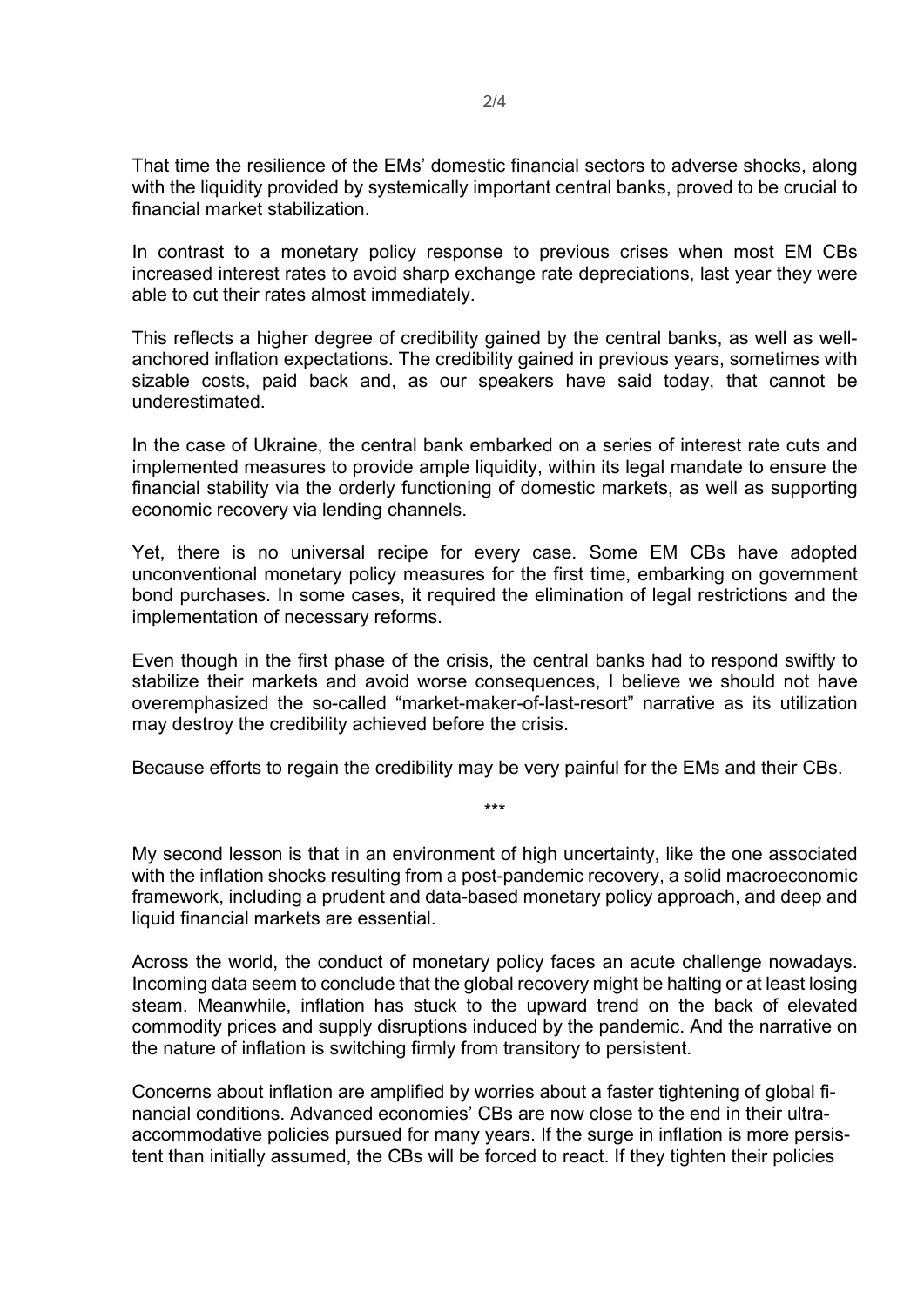too fast, this may cause capital outflows from the EMs. Rising volatility will certainly affect their economies. I have heard this concern a few times during the workshop.

In such an uncertain environment, it is vital that the EM CBs continue to ensure that their monetary policy decisions contribute to the orderly normalization of the financial conditions in their economies.

Sure, a prudent and data-driven approach, mindful of policy tradeoffs, is necessary.

In this context, a key challenge for policy makers, particularly CBs, is to respond to the crisis in a timely and decisive manner, but without affecting the resilience of both the financial markets and the economy.

As it has been repeatedly mentioned today, the current inflation spike was badly forecast by CBs and markets. Given the unprecedented crisis conditions, previously estimated economic models and their coefficients are not allowing us to accurately project an economic recovery and inflation; we have to be cautious and flexible in our policy responses.

For example, we must learn from the fact that we have missed the mark in some aspects of the economic recovery and inflation response. The latter has been affected by sudden changes in consumption patterns, supply-side disruptions, labor market adjustments, and non-linear effects on prices from exchange rate fluctuations.

Moreover, it is extremely challenging to identify the effects of the pandemic shocks that are short-lived from those that are long-lasting.

But my strong believe is that in spite of all this uncertainty, we should discuss the calibration of our monetary reaction to the inflation spike and a deterioration in inflation expectations. However, we cannot allow ourselves to ignore the need to react to the deteriorating inflation outlook.

\*\*\*

My third lesson is that we still do not need to fix the current monetary framework.

Six years ago, the NBU instituted a flexible inflation targeting (FIT) framework as its monetary policy regime. I recall that then there were widespread misgivings in public discourse and within the NBU. The central bank was perceived as a blinkered monetary authority pursuing a narrow inflation target with little chance to succeed.

Over the period of 2015–2020, inflation was slashed from 50%-60% to 5% in line with our target, which was hailed as a defining success of macroeconomic management. This outcome was due to a combination of 'good luck' and 'good policy.' Be that as it may, the monetary policy earned a credibility bonus due to the anchoring of inflation expectations, while investors and businesses reposed confidence in Ukraine's macroeconomic stability.